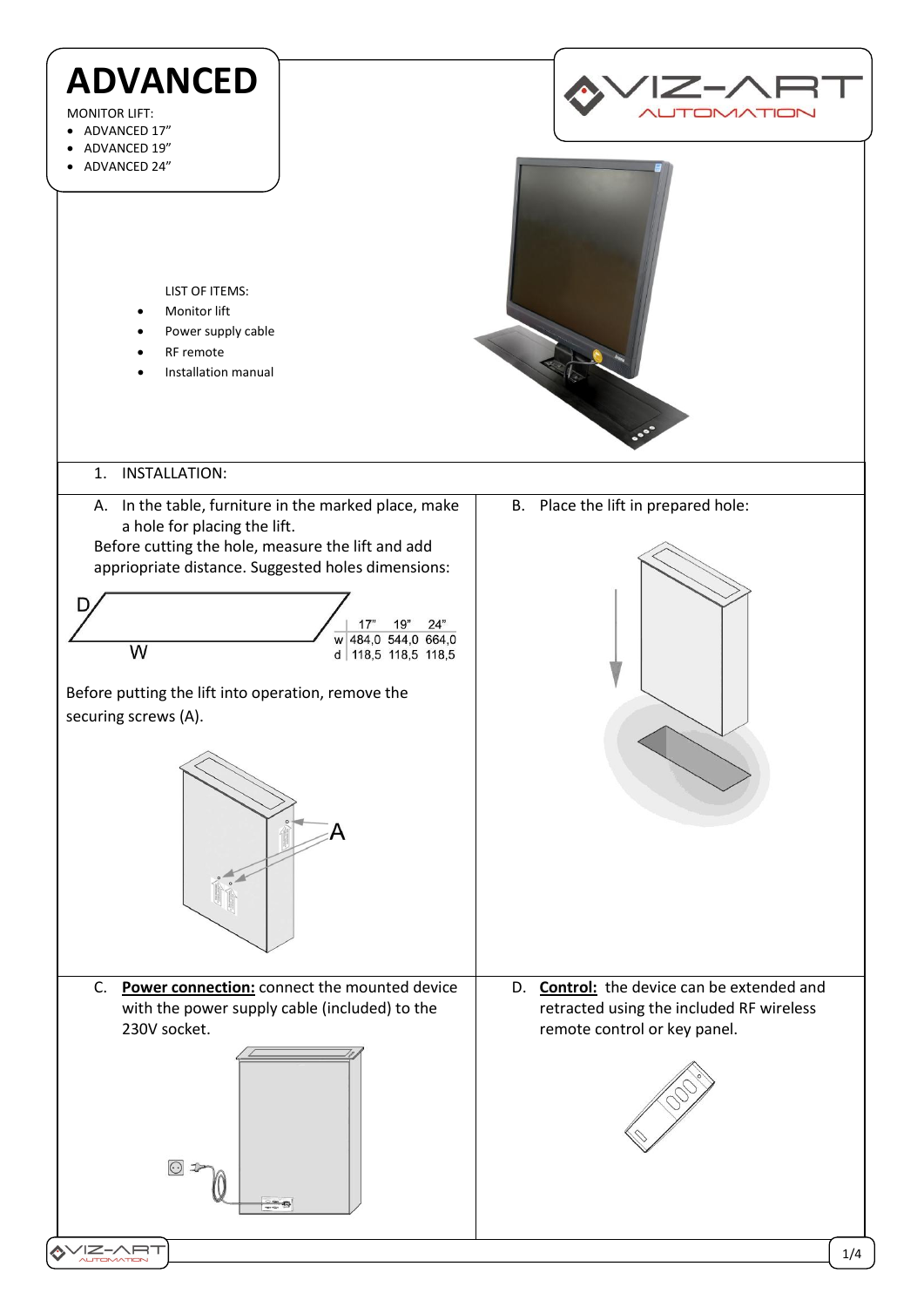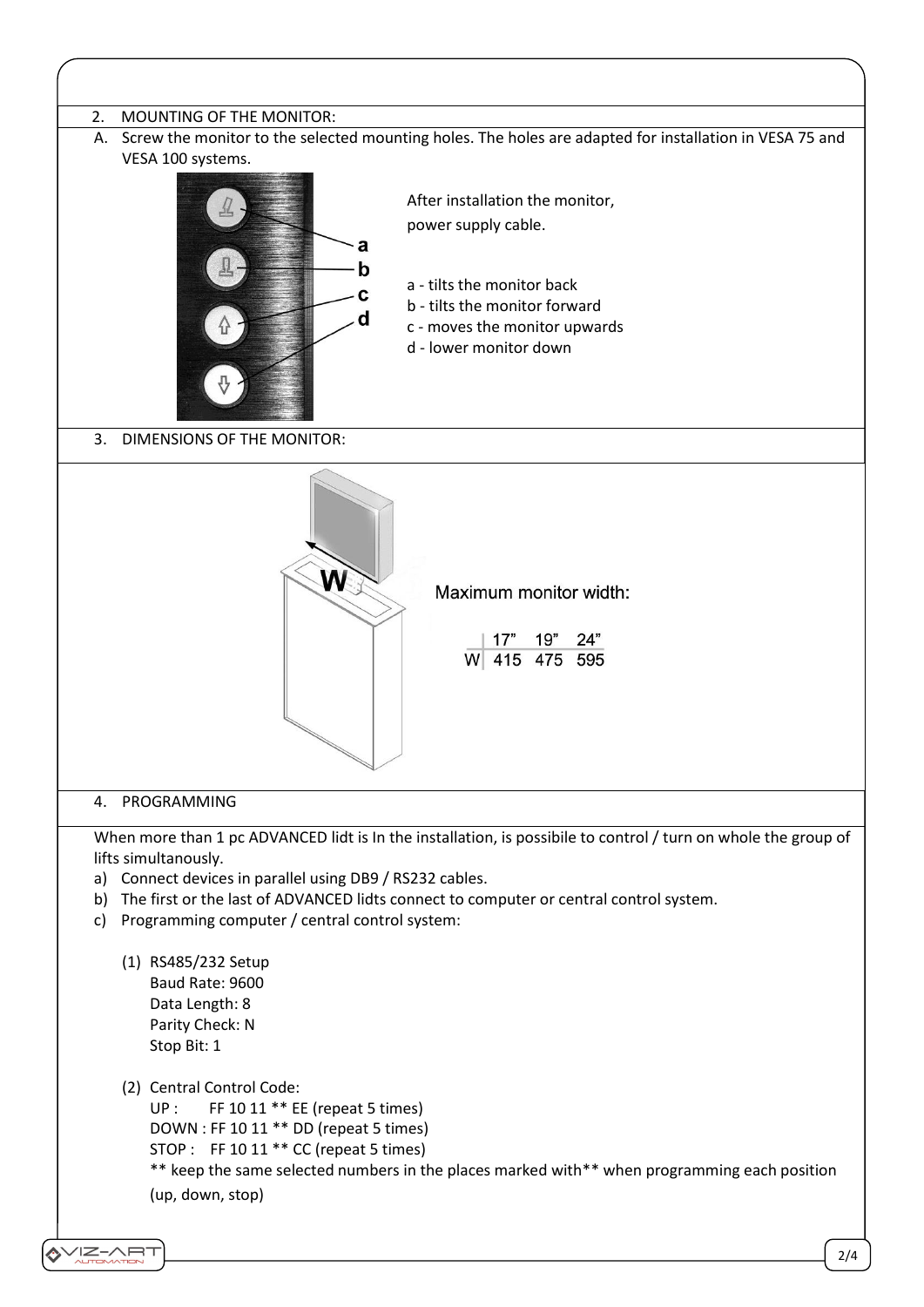| <b>RS 232</b><br>RS232-3 $(TX)_{\neg}$<br>$-$ RS232-5 (G)<br>$L$ RS485-D + (A)<br>$RS485-D - (B)$<br><b>RS485</b> |                                                |
|-------------------------------------------------------------------------------------------------------------------|------------------------------------------------|
| 5.<br><b>TECHNICAL DATA:</b>                                                                                      |                                                |
| Product name:                                                                                                     | ADVANCED 17"                                   |
|                                                                                                                   | ADVANCED 19"                                   |
|                                                                                                                   | ADVANCED 24"                                   |
| Operating range:                                                                                                  | up and down                                    |
|                                                                                                                   | monitor tilt - 15 degrees                      |
| Lift capacity:                                                                                                    | Max. 8,5 kg                                    |
| Power supply:                                                                                                     | 230 V                                          |
| Power consumption:                                                                                                | 25 W                                           |
| Control:                                                                                                          | Control panel with buttons integrated with the |
|                                                                                                                   | lift, wireless RF remote control, RS232, RS485 |

Manufacturer: VIZ-ART Automation tel.+48 22/6138899 www.viz-art.eu